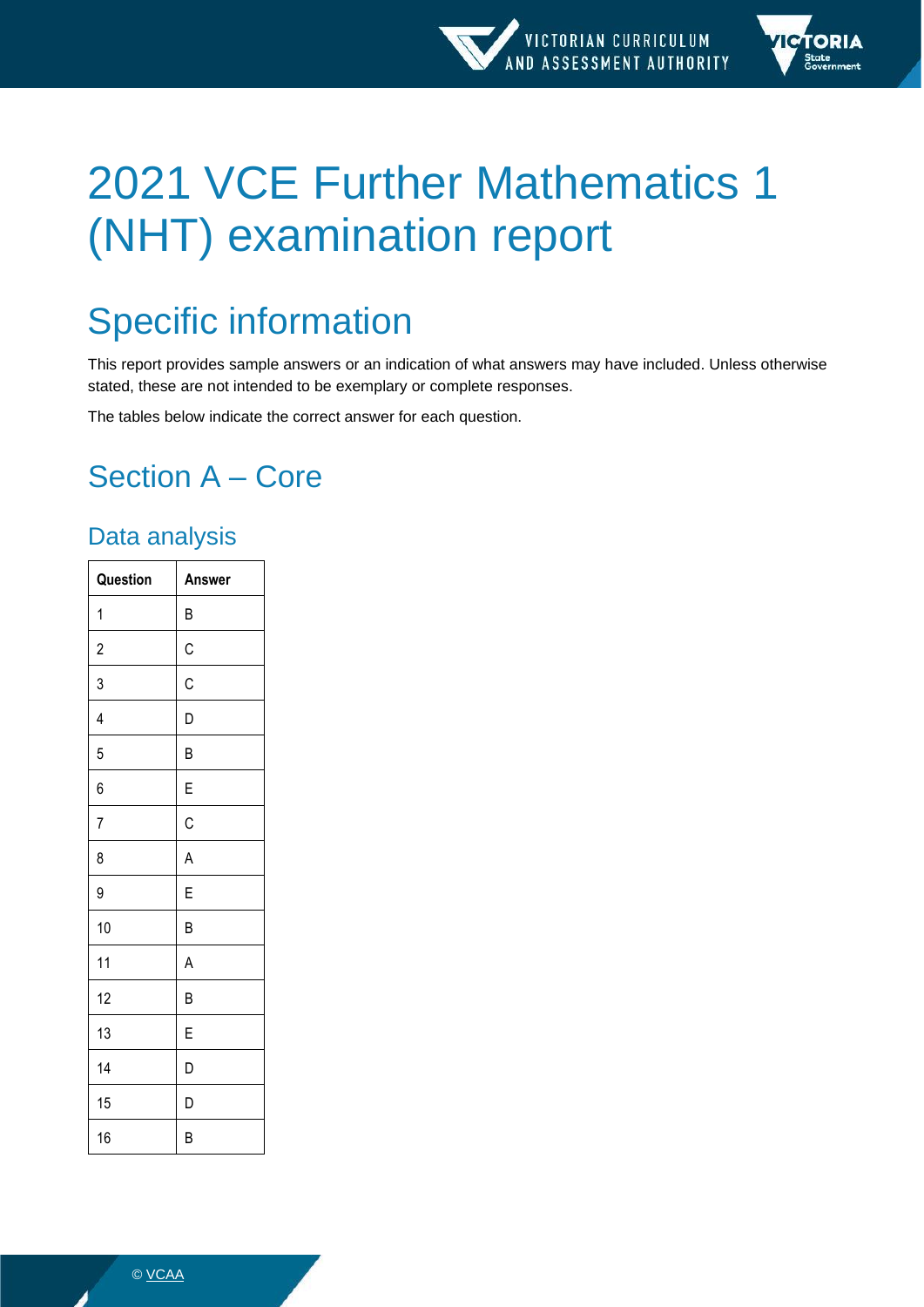### Question 4

To calculate the mean score for the whole class the total scores for the 15 girls and total score for the 10 boys need to be determined.

 $Total (Girls) = 28.5 \times 15 = 427.5$ , Total  $(Boys) = 25.5 \times 10 = 255$ , Total  $(Girls + Boys) = 682.5$ 

The mean for the entire group  $=$   $\frac{682.5}{15+10}$  $\frac{0.0213}{15+10}$  = 27.3 (option D)

### Question 8

The percentage of people who have high blood pressure and are in the 70–79 years age group.

37  $\frac{37}{180}$  = 21% (option A)

### Question 9

The percentage of the people in the 60-69 years age group who have normal blood pressure.

42  $\frac{42}{80}$  = 53% (option E)

## Recursion and financial modelling

| Question | Answer |
|----------|--------|
| 17       | A      |
| 18       |        |
| 19       | D      |
| 20       | D      |
| 21       | B      |
| 22       | C      |
| 23       | C      |
| 24       | В      |

### Question 18

As a result of psychometric analysis, the question was invalidated.

### Question 23

The annual interest rate is 6.35%. The effective interest rate is  $\left(\left(1+\frac{\frac{6.35}{4}}{100}\right)\right)$ 4  $-1$  = 6.50% (option C).

# Section 2 – Modules

### Module 1 – Matrices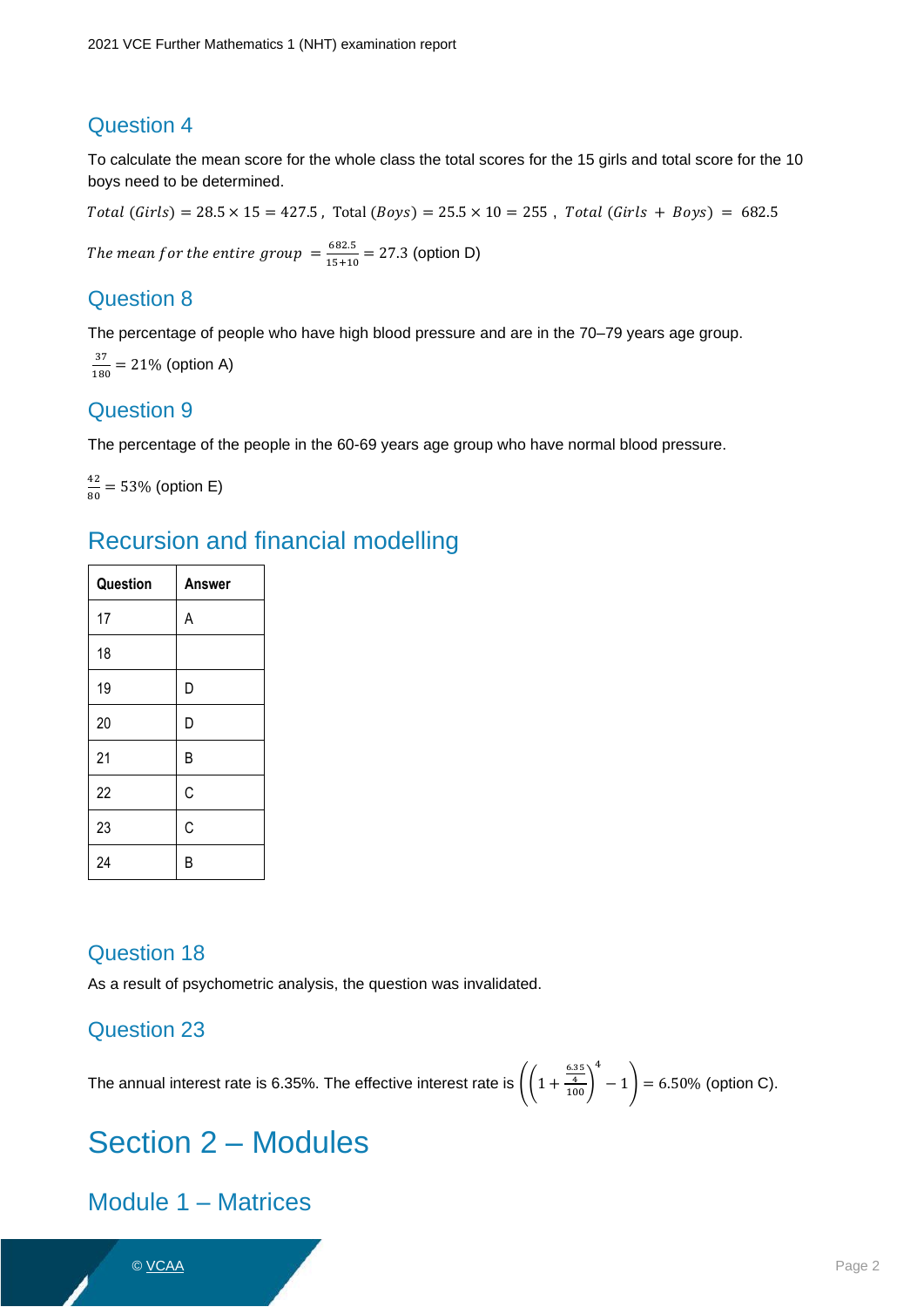| Question                | <b>Answer</b> |
|-------------------------|---------------|
| 1                       | E             |
| $\overline{c}$          | B             |
| 3                       | D             |
| $\overline{\mathbf{4}}$ | C             |
| 5                       | $\mathsf C$   |
| 6                       | C             |
| $\overline{7}$          | D             |
| 8                       | A             |

### Question 3

The given matrix equation has solutions  $x = \frac{17}{5}$  $\frac{17}{5}$  and  $y = \frac{7}{10}$ 10

The simultaneous equations representing this matrix equation are:

 $4x + 2y = 15$  $2x - 4y = 4$ Option A  $2y - 4x = 15$  $4y + 2x = 4$ Option B  $2y - 4x = 4$  $4y + 2x = 15$ Option C  $2y + 4x = -4$  $-4y + 2y = -15$ Option D  $4x + 2y = 15$   $4x + 2y = 15$  $8x - 16y = 16$ =  $2x - 4y = 4$  (correct option) Option E  $-4x + 2y = 15$  $2x + 4y = 4$ 

### Question 5

 $G = 36$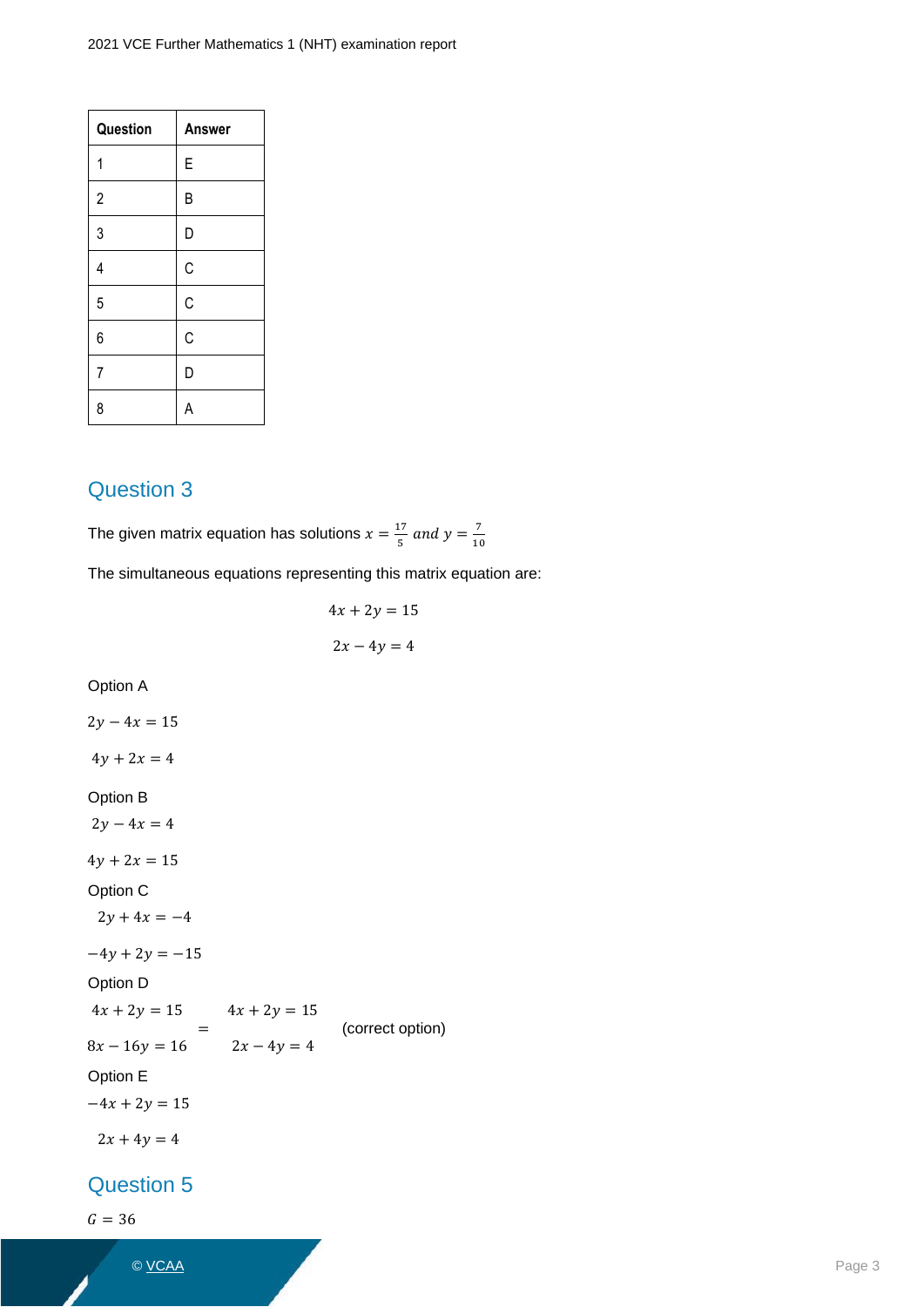$0.52 \times 36 + 0.24 \times W = 36$ ,  $W = 72$  (option C)

### Module 2 – Networks and decision mathematics

| Question       | <b>Answer</b> |
|----------------|---------------|
| 1              | D             |
| $\overline{c}$ | B             |
| 3              | E             |
| 4              | A             |
| 5              | C             |
| 6              | B             |
| $\overline{7}$ | D             |
| 8              | B             |

### Question 8

The Holiday Fun network has a minimum completion time of 28 hours and critical path ADGKL.

The Sunny Life network has a minimum completion time of 27 hours and a critical path AEIJL or BGKL.

Sunny Life has a completion time one hour less that the Holiday Fun caravan (option B).

## Module 3 – Geometry and measurement

| Question       | <b>Answer</b> |
|----------------|---------------|
| 1              | D             |
| $\overline{c}$ | D             |
| 3              | B             |
| 4              | A             |
| 5              | B             |
| 6              | A             |
| $\overline{7}$ | D             |
| 8              | E             |